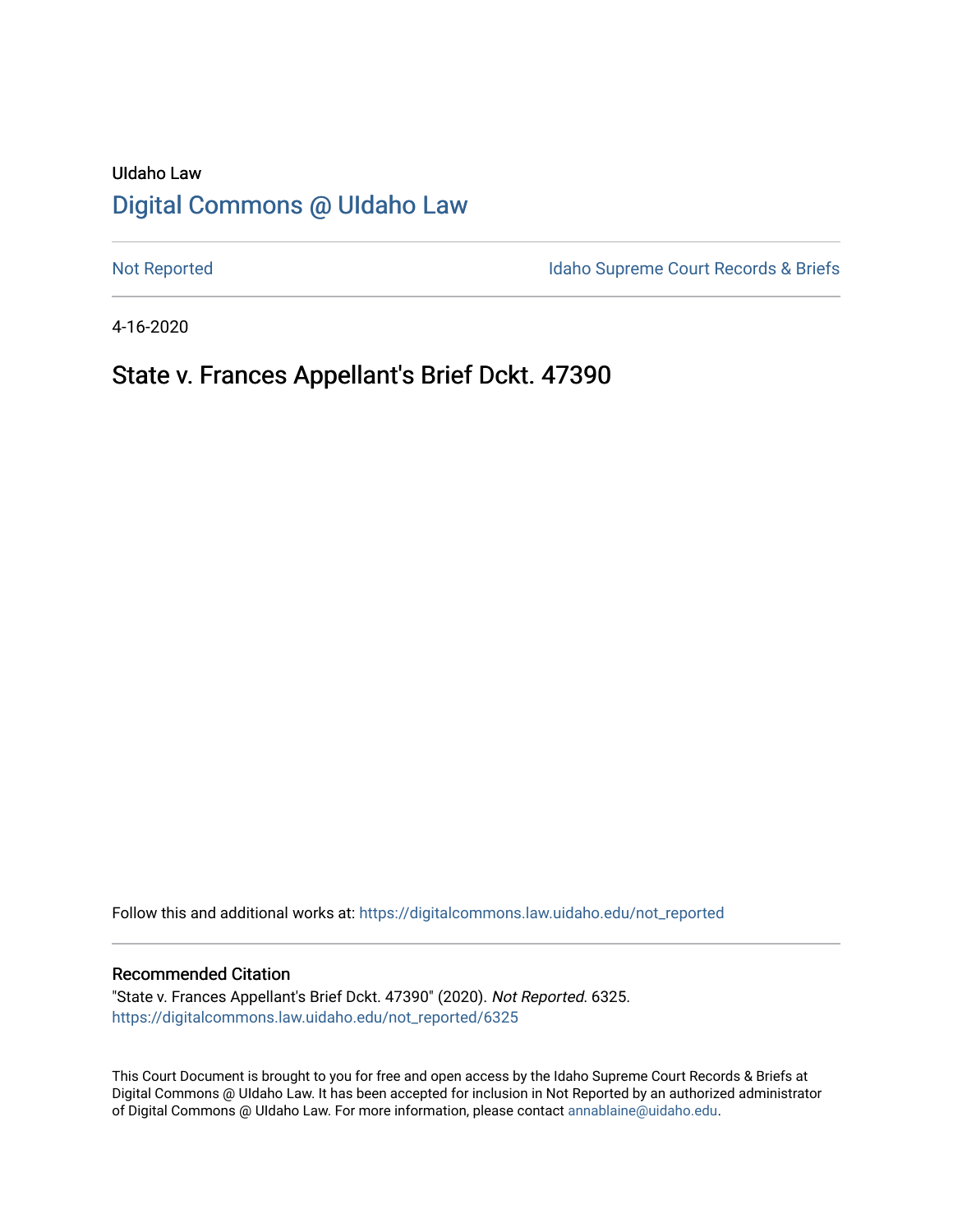Electronically Filed 4/16/2020 10:20 AM Idaho Supreme Court Karel Lehrman, Clerk of the Court By: Murriah Clifton, Deputy Clerk

ERIC D. FREDERICKSEN State Appellate Public Defender I.S.B. #6555

JUSTIN M. CURTIS Deputy State Appellate Public Defender I.S.B. #6406 322 E. Front Street, Suite 570 Boise, Idaho 83702 Phone: (208) 334-2712 Fax:  $(208)$  334-2985 E-mail: documents@sapd.state.id. us

# IN THE SUPREME COURT OF THE STATE OF IDAHO

| STATE OF IDAHO,        |                                 |
|------------------------|---------------------------------|
| Plaintiff-Respondent,  | NO. 47390-2019                  |
|                        | CANYON COUNTY NO. CR14-18-20791 |
| V.                     |                                 |
| ANTHONY AARON FRANCES, | APPELLANT'S BRIEF               |
| Defendant-Appellant.   |                                 |

# STATEMENT OF THE CASE

Nature of the Case

Anthony Aaron Frances appeals from his judgment of conviction for malicious injury to property. Mr. France pleaded guilty, and the district court imposed a unified sentence of five years, with one year determinate.<sup>1</sup> Mr. Frances appeals, and he asserts that the district court abused its discretion by imposing an excessive sentence.

 $1$  Mr. Frances also entered a plea to misdemeanor domestic assault but does not appeal that conviction or sentence. (Entry of Plea Tr., p.2, Ls.6-14.)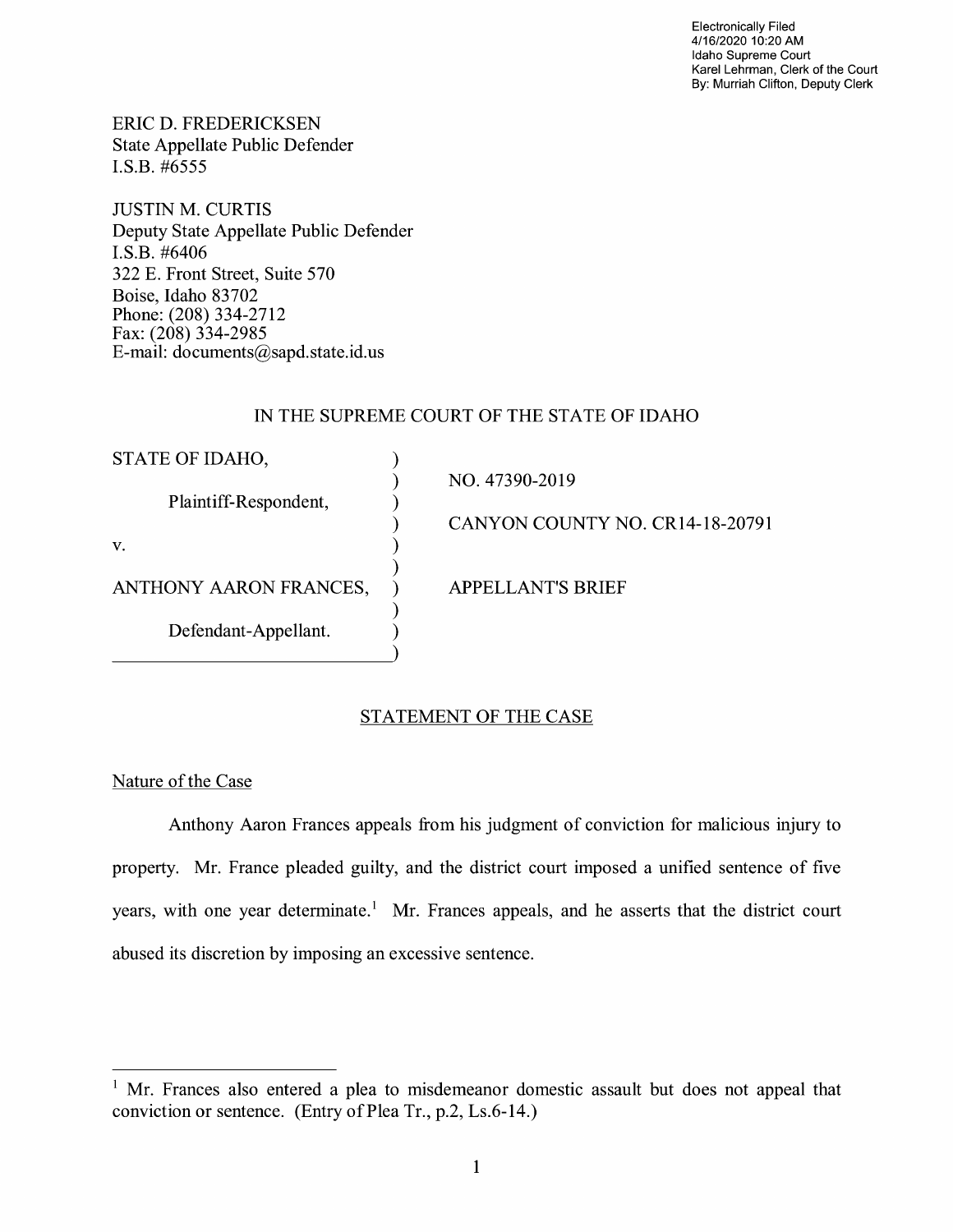## Statement of the Facts & Course of Proceedings

On October 12, 2018, officers with the Caldwell Police Department responded to a domestic violence call. (Presentence Investigation Report (hereinafter, PSI), p.3.) Melisa Gonzalez reported that Mr. Frances had been at a bar with his brother when he called and asked her for a rider home. (PSI, p.4.) She reported that Mr. Frances told her that her children could not see her family and they got into an argument. (PSI, p.4.) According to Ms. Gonzalez, Mr. Frances hit her in the face and she slid backwards into the sliding glass door in the dining room. (PSI, p.4.) She eventually went to the master bathroom and called the police and Mr. Frances damaged both the bedroom and bathroom doors. (PSI, p.4.)

Mr. Frances was charged with domestic battery- traumatic injury and malicious injury to property. (R. p.32.) The State also sought a persistent violator enhancement. (R, p.35.) Mr. Frances pleaded guilty to malicious injury to property, and the district court imposed a sentence of five years, with one year determinate. (R., p.88.) Mr. Frances appealed. (R., p.90.) On appeal, he asserts that the district court abused its discretion by imposing an excessive sentence.

#### ISSUE

Did the district court abuse its discretion when it imposed a unified sentence of five years, with one year determinate, upon Mr. Frances following his plea of guilty to malicious injury to property?

### ARGUMENT

# The District Court Abused Its Discretion When It Imposed A Unified Sentence Of Five Years, With One Year Determinate, Upon Mr. Frances Following His Plea Of Guilty To Malicious Injury To Property

"It is well-established that ' [ w ]here a sentence is within statutory limits, an appellant has the burden of showing a clear abuse of discretion on the part of the court imposing the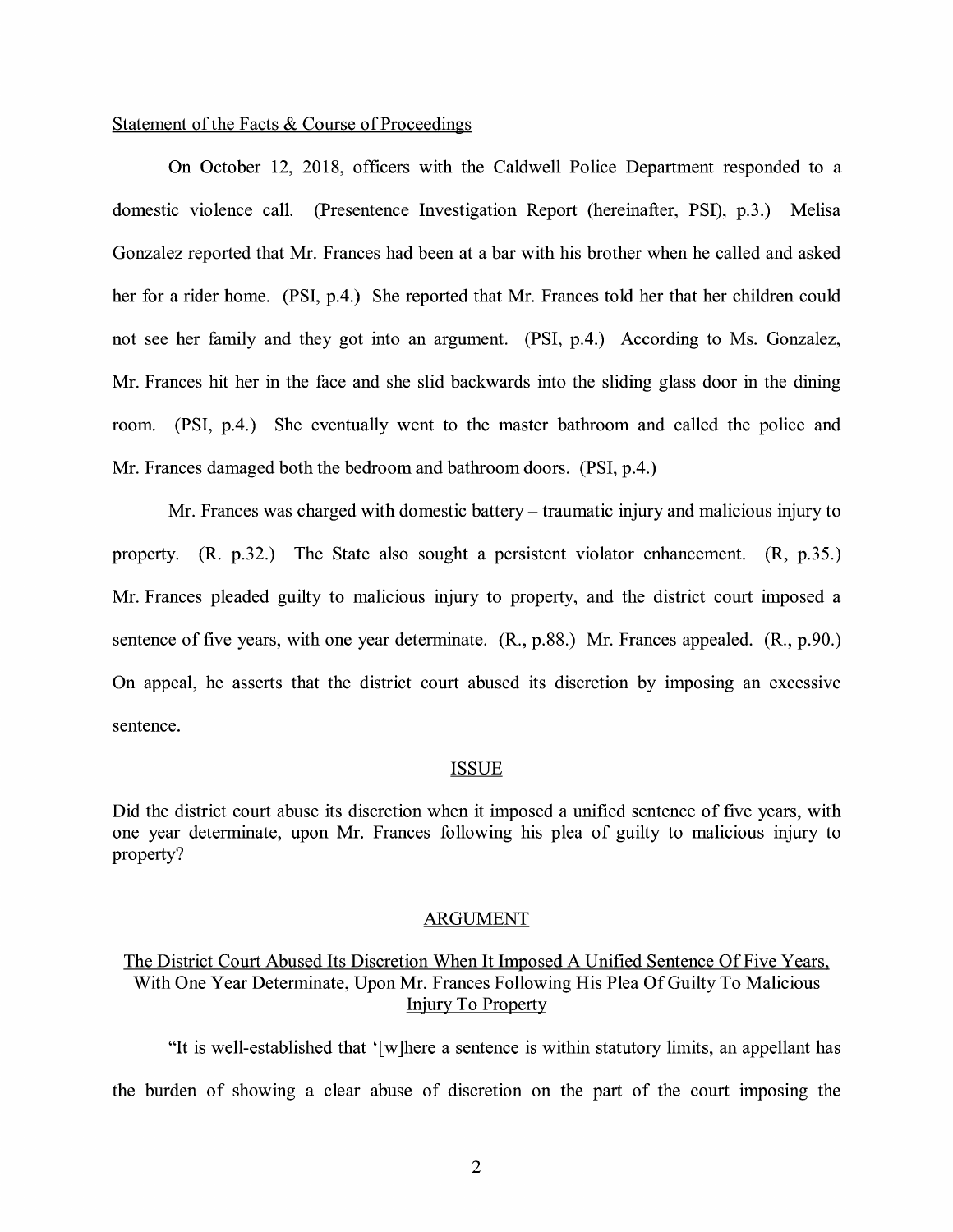sentence."' *State v. Pierce,* 150 Idaho 1, 5 (2010) (quoting *State v. Jackson,* 130 Idaho 293, 294 (1997) (alteration in original)). Here, Frances's sentence does not exceed the statutory maximum. Accordingly, to show that the sentence imposed was unreasonable, Mr. Frances "must show that the sentence, in light of the governing criteria, is excessive under any reasonable view of the facts." *State v. Strand,* 137 Idaho 457, 460 (2002).

"'Reasonableness' of a sentence implies that a term of confinement should be tailored to the purpose for which the sentence is imposed." *State v. Adamcik,* 152 Idaho 445, 483 (2012) (quoting *State v. Stevens,* 146 Idaho 139, 148 (2008)).

In examining the reasonableness of a sentence, the Court conducts an independent review of the entire record available to the trial court at sentencing, focusing on the objectives of criminal punishment: (1) protection of society; (2) deterrence of the individual and the public;  $(3)$  possibility of rehabilitation; and  $(4)$  punishment or retribution for wrongdoing.

*Stevens,* 146 Idaho at 148. "A sentence is reasonable if it appears necessary to accomplish the primary objective of protecting society and to achieve any or all of the related goals of deterrence, rehabilitation, or retribution." *State v. Delling,* 152 Idaho 122, 132 (2011).

When asked about the instant offense, Mr. Frances explained that he had been out drinking with his brother and Ms. Gonzalez's brother and her brother stated that he had been sexually abused by a family member as a child. (PSI, p.6.) Mr. Frances and Ms. Gonzalez got into an argument when he stated that he did not want the kids going to her family's house. (PSI, p.6.) He acknowledged that he was under the influence of alcohol at time and stated that he felt horrible for scaring his family and hurting them mentally, physically, and financially. (PSI, p.6.)

Mr. Frances addressed the district court at the sentencing hearing. He stated,

First off, I just want to say that, you know, I take full responsibility of what I did and I feel that the class that I have been attending and my personal therapy has really helped with issues I've had in the past. And I just feel that right now, I'm in a good spot even with all this stuff and I just don't want to go backwards. I just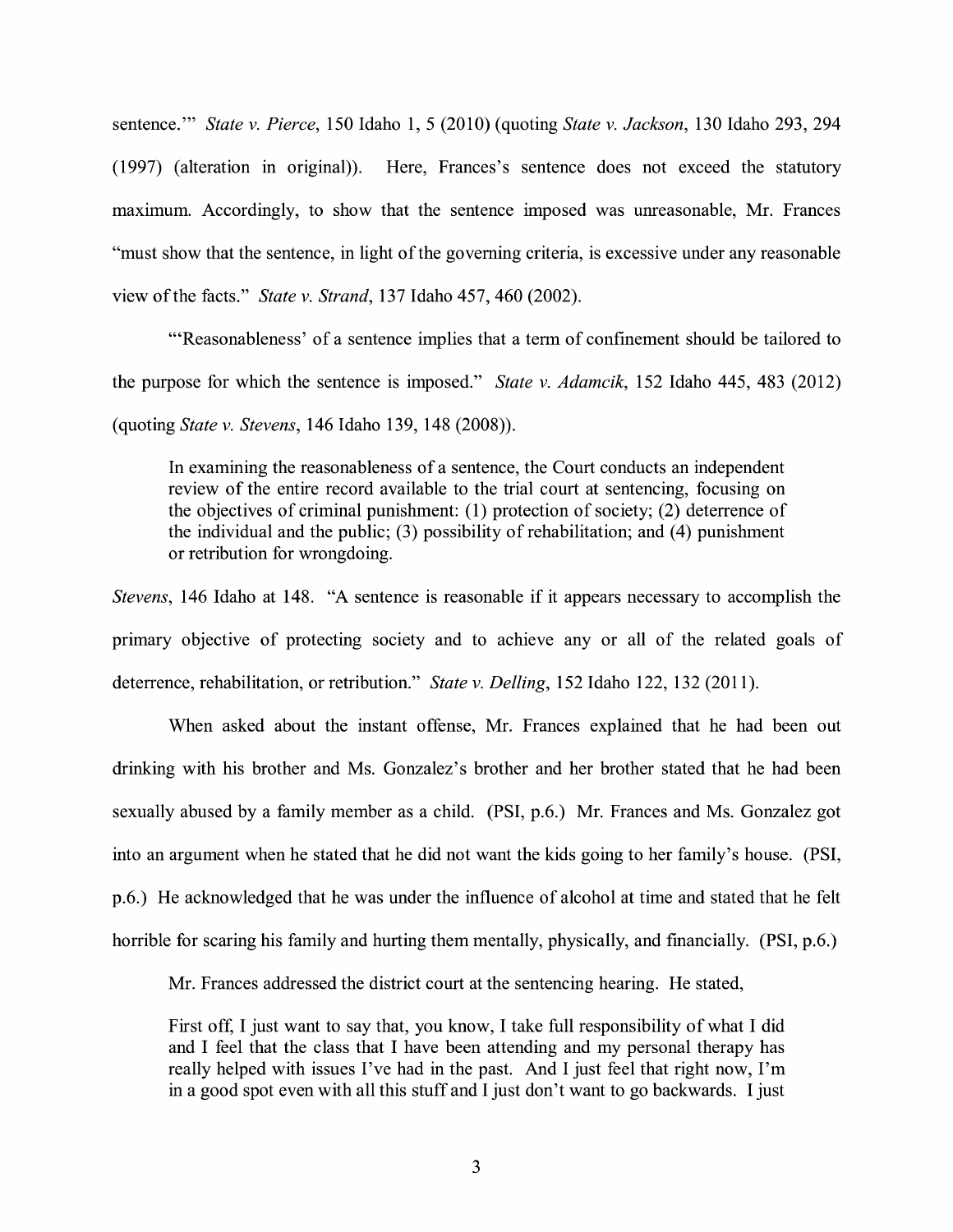want to be able to be a good father for my kids. And I'm sorry to Melissa. I didn't ever want to hurt her.

(Sent Tr., p.19, L.20 – p.20, L.3.) Mr. Frances had been participating in domestic violence programming through A New Path and was on week 39 of the course. (Sent. Tr., p.15, Ls.1-8.) He had no unexcused absences and had been participating in grounds and completing his work.

(Sent. Tr., p.15, Ls.5-17.) Mr. Frances informed the court that:

[ o ]ne of the biggest things that we've learned in class was like the trauma that it has on the kids, especially when they're younger, and the way that we deal with things and the way the brain grows and how it affects us later in life.

And being aware of what cases that or what triggers us to act in the way we do because everybody's going to have issues or traumas in their life. Everybody's going to have things that come up but if we're more willing to understand or be aware of what to do in those situations, then we don't have to act in violence.

(Sent. Tr., p.20, Ls.11-21.) Mr. Frances concluded by stating, "I committed a crime and I regret it but I understand." (Sent. Tr., p.20, Ls.24-25.)

Further, counsel for Mr. Frances noted that he had a "significant trauma history." (Sent.

Tr., p.14, L.25.) Mr. Frances's father had attempted to strangle him, hit him with a 2x4 or belt, and punched him. (PSI, p.11.) While Mr. Frances has a strained relationship with is father, he had a good relationship with his mother, who does not abuse alcohol or illegal drugs. (PSI, p.11.) It is clear that Mr. Frances was learning to deal with this trauma through A New Path.

In sum, Mr. Frances dealt with significant trauma in his life. In this case, he accepted responsibility for his actions and expressed remorse to Ms. Gonzalez. He understood that he need treatment, which is was already seeking at the time of sentencing. He regretted hurting his family and wanted to be a good father to his kids. Considering this information, Mr. Frances submits that the district court abused its discretion by imposing an excessive sentence in this case.